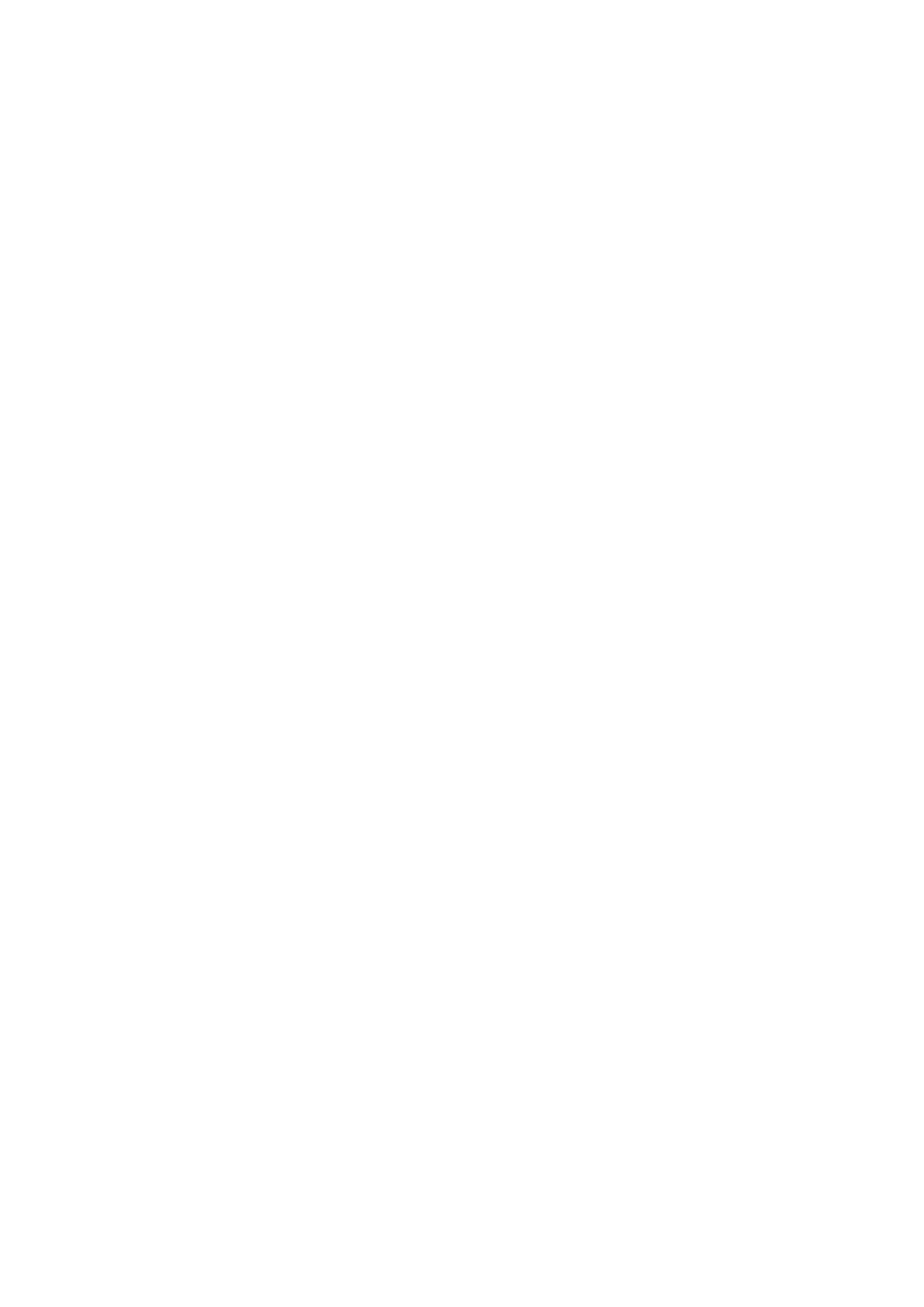

**Queensland** 

## **Queensland University of Technology Amendment Bill 2021**

**Contents** 

|              |                                                                              | Page                                                                                       |                |
|--------------|------------------------------------------------------------------------------|--------------------------------------------------------------------------------------------|----------------|
| $\mathbf{1}$ |                                                                              | Short title $\ldots \ldots \ldots \ldots \ldots \ldots \ldots \ldots \ldots \ldots \ldots$ | 4              |
| 2            |                                                                              |                                                                                            | 4              |
| 3            |                                                                              | Amendment of s 14 (Appointed members)                                                      | 4              |
| 4            | Amendment of s 15 (Elected members)                                          |                                                                                            | 4              |
| 5            | Amendment of s 16 (Additional members)                                       |                                                                                            | 5              |
| 6            | Amendment of s 17 (When council is taken to be properly constituted) 5       |                                                                                            |                |
| 7            | Amendment of s 19 (Elected member's term of office)<br>5                     |                                                                                            |                |
| 8            | Amendment of s 20A (Dealing with casual vacancy in office of an elected<br>5 |                                                                                            |                |
| 9            |                                                                              | Amendment of s 24 (Vacation of office)                                                     | 6              |
| 10           |                                                                              | Amendment of s 26B (Council may remove member from office)                                 | 6              |
| 11           | Amendment of s 39C (Council may remove chancellor, vice-chancellor<br>6      |                                                                                            |                |
| 12           |                                                                              |                                                                                            | 6              |
|              | Part 10                                                                      | Transitional provisions for Queensland University of<br>Technology Amendment Act 2021      |                |
|              | 74                                                                           | Definitions for part                                                                       | 7              |
|              | 75                                                                           | Continuation of appointed members                                                          | 7              |
|              | 76                                                                           | Minister may remove existing appointed members                                             | $\overline{7}$ |
|              | 77                                                                           | Term of office ends—particular academic staff member                                       | 8              |
|              | 78                                                                           | Term of office ends—particular professional staff member                                   | 9              |
|              | 79                                                                           | Continuation of elected members who are students.                                          | 9              |
|              | 80                                                                           | Term of office ends—members elected as QUT Alumni                                          | 10             |
|              | 81                                                                           | No compensation payable                                                                    | 10             |
|              | 82                                                                           | Application of s 20A to particular persons whose term of                                   | 10             |
| 13           |                                                                              | Amendment of sch 2 (Dictionary)                                                            | 11             |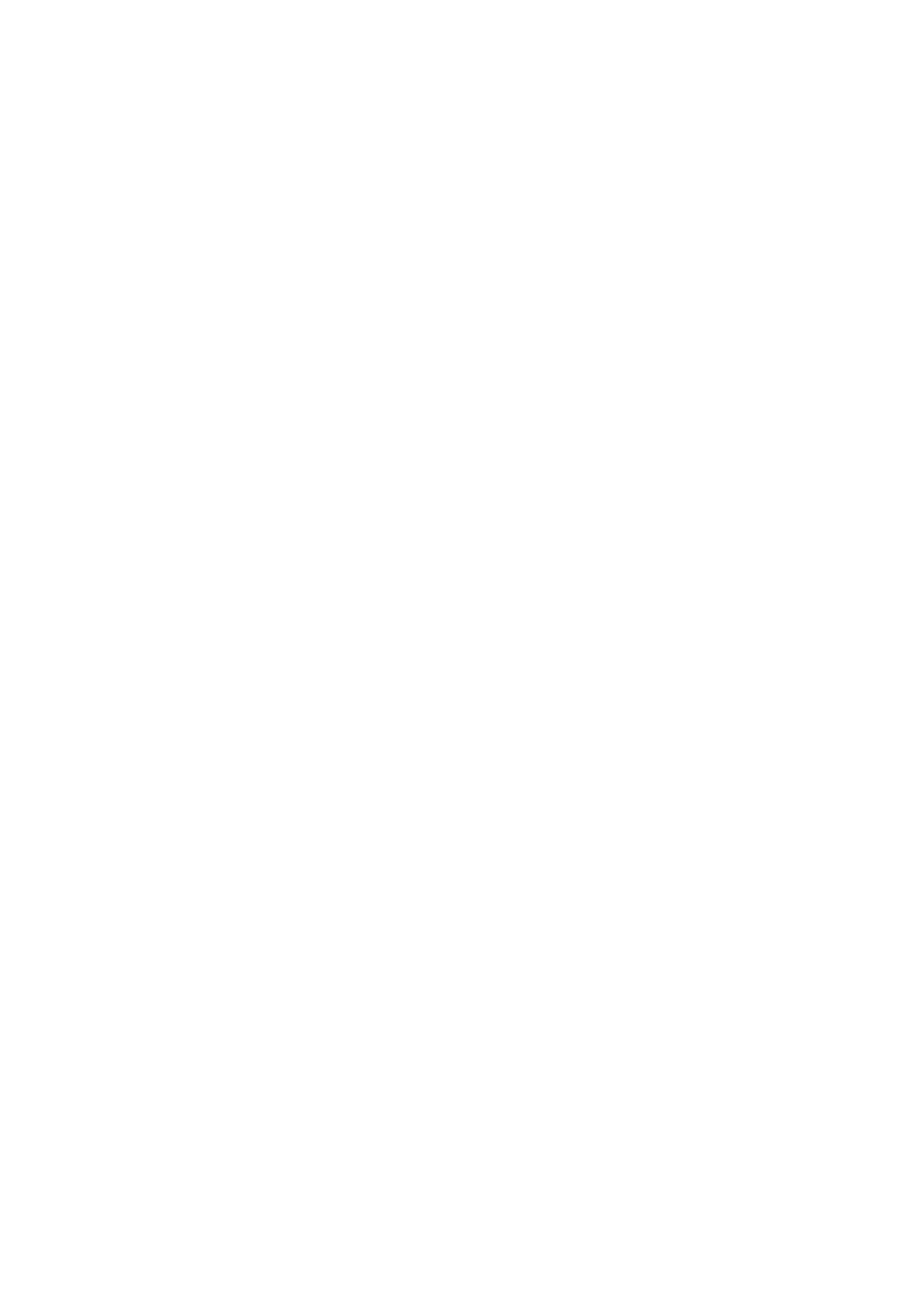# **2021**

# **A Bill**

for

**An Act to amend the** *Queensland University of Technology Act 1998* **for particular purposes**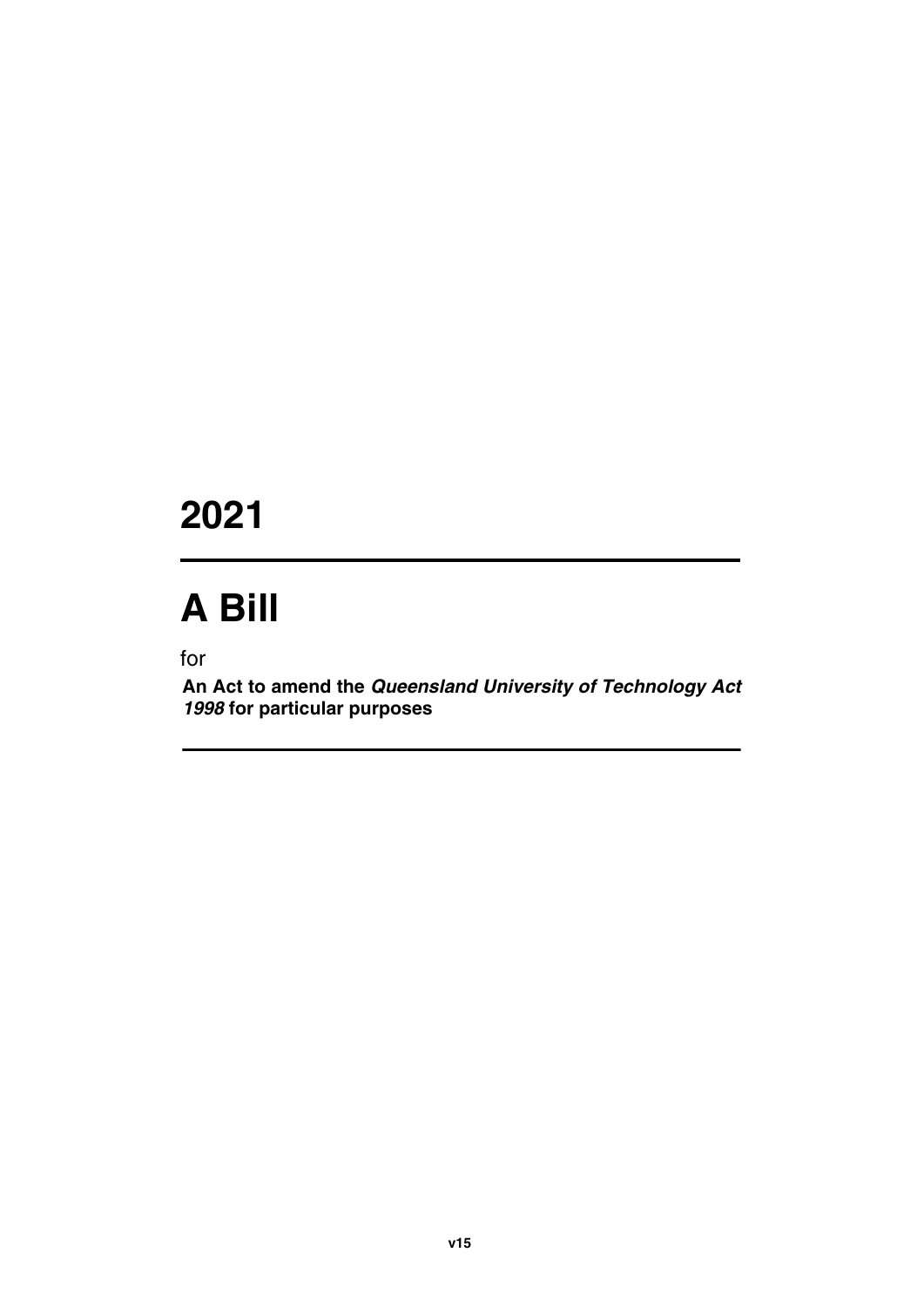[s 1]

#### **The Parliament of Queensland enacts—**

#### <span id="page-5-0"></span>**1 Short title**

<span id="page-5-1"></span>This Act may be cited as the *Queensland University of Technology Amendment Act 2021*.

#### <span id="page-5-2"></span>**2 Act amended**

<span id="page-5-3"></span>This Act amends the *Queensland University of Technology Act 1998*.

#### <span id="page-5-4"></span>**3 Amendment of s 14 (Appointed members)**

<span id="page-5-5"></span>Section 14(1),  $8$ *omit, insert—* 3

#### <span id="page-5-6"></span>**4 Amendment of s 15 (Elected members)**

<span id="page-5-7"></span>(1) Section 15(1),  $9'$ —

*omit, insert—*

5

(2) Section 15(2)—

*omit, insert—*

- (2) The elected members are—
	- (a) 2 members of the full-time and part-time academic staff; and
	- (b) 1 member of the full-time and part-time professional staff; and
	- (c) 1 undergraduate student; and
	- (d) 1 postgraduate student.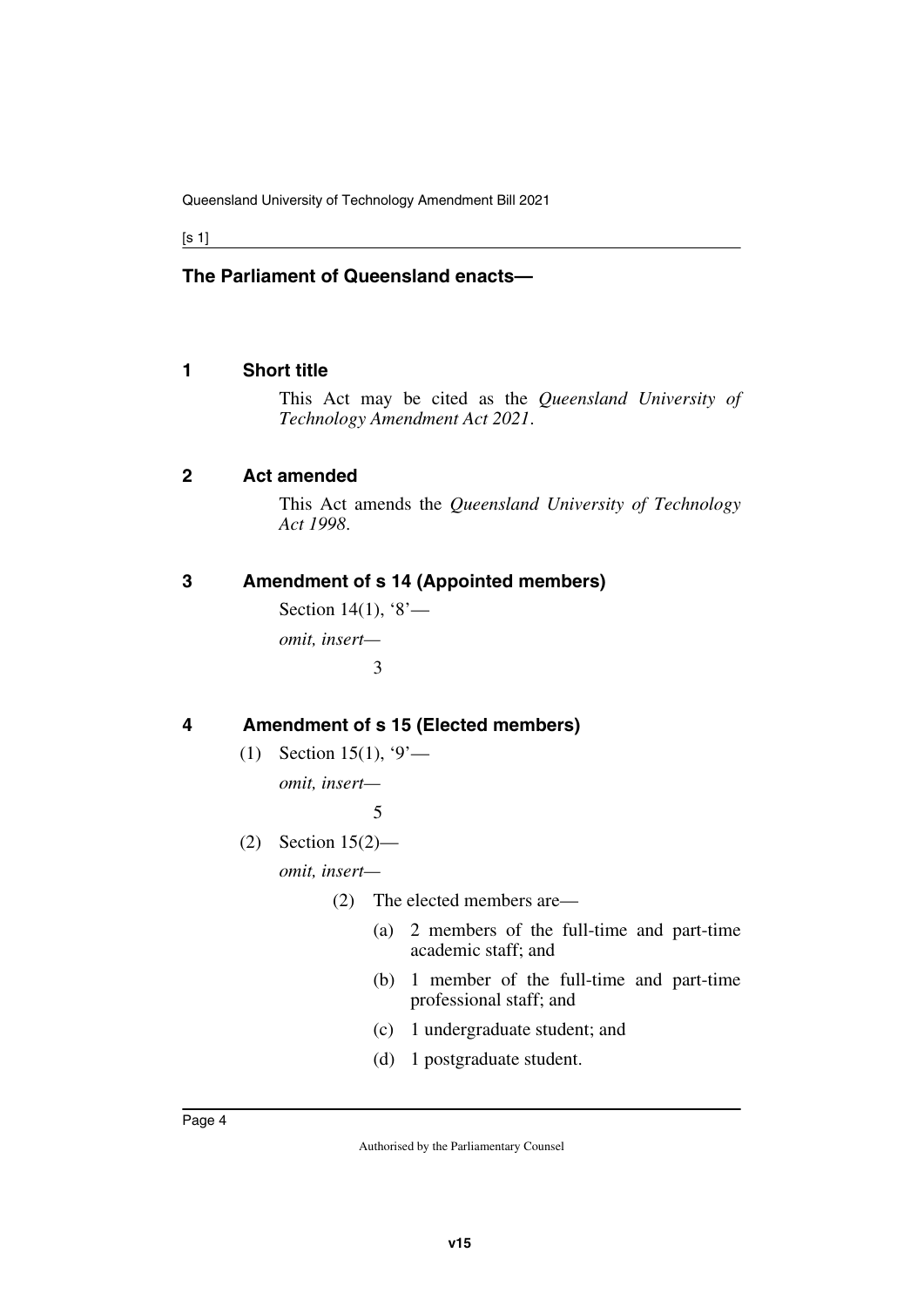[s 5]

#### <span id="page-6-0"></span>**5 Amendment of s 16 (Additional members)**

- <span id="page-6-1"></span>(1) Section 16(1), '2' *omit, insert—*  $\boldsymbol{\Delta}$
- (2) Section 16(2), after 'members'—

*insert—*

, at least 2 of whom must be alumni of the university

#### <span id="page-6-3"></span><span id="page-6-2"></span>**6 Amendment of s 17 (When council is taken to be properly constituted)**

Section 17, '12' *omit, insert—* 8

#### <span id="page-6-4"></span>**7 Amendment of s 19 (Elected member's term of office)**

<span id="page-6-5"></span>(1) Section 19(1),  $\cdot$ , (b) or (d)<sup>-</sup>—

*omit, insert—*

or  $(b)$ 

(2) Section 19(2), after  $(15(2)(c)$  *insert—*

or  $(d)$ 

#### <span id="page-6-7"></span><span id="page-6-6"></span>**8 Amendment of s 20A (Dealing with casual vacancy in office of an elected member)**

 $(1)$  Section 20A $(5)$ —

*omit, insert—*

(5) Despite subsection (4), if the elected member was a person of a class mentioned in section  $15(2)(c)$ or (d), the council may appoint a person of the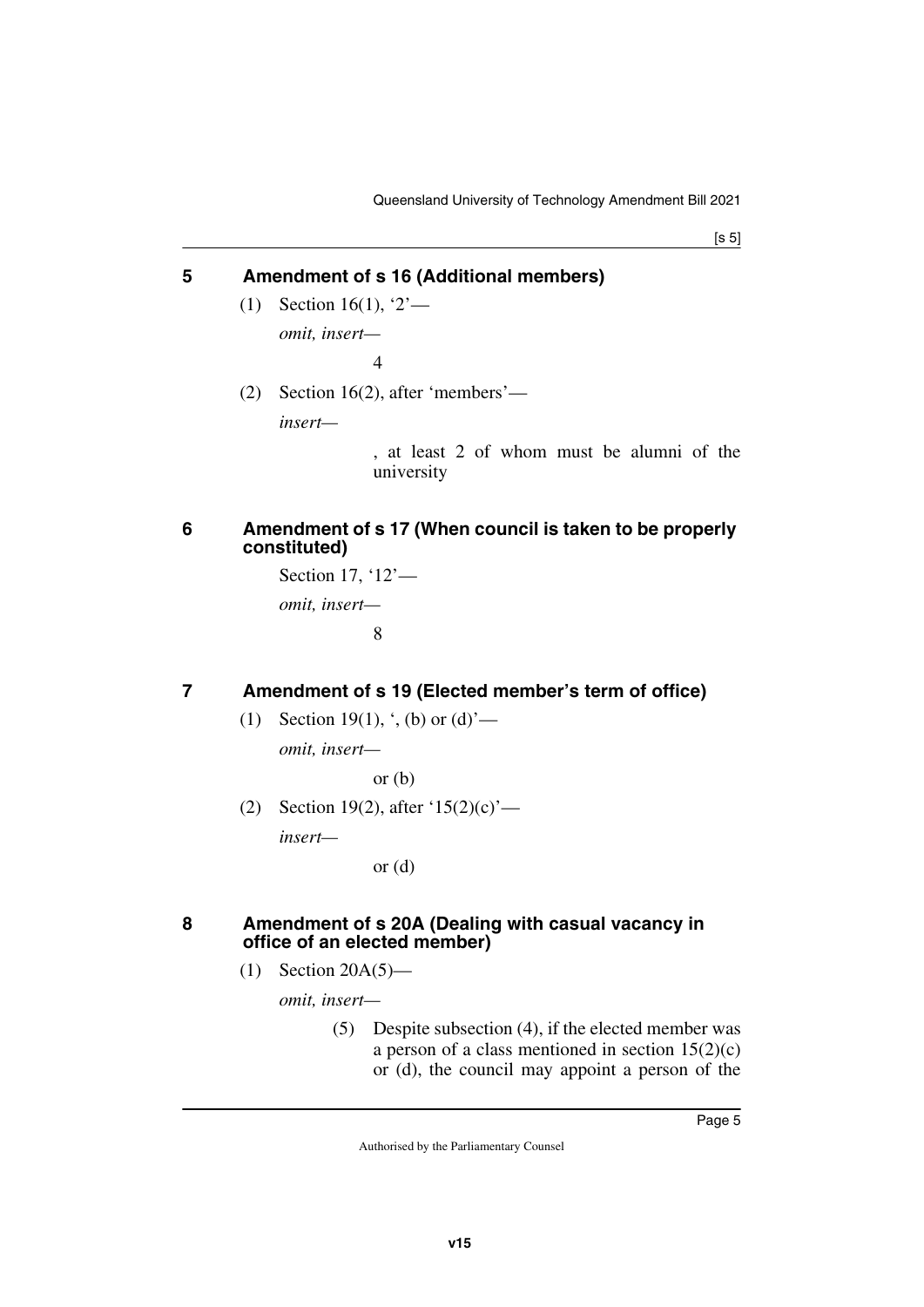[s 9]

same class to the office.

(2) Section 20A(7) *omit.*

#### <span id="page-7-0"></span>**9 Amendment of s 24 (Vacation of office)**

<span id="page-7-1"></span>Section  $24(1)(b)(ii)$ , example, 'a student'—

*omit, insert—*

an undergraduate student

#### <span id="page-7-3"></span><span id="page-7-2"></span>**10 Amendment of s 26B (Council may remove member from office)**

Section 26B(1), '15'—

*omit, insert—*

10

#### <span id="page-7-5"></span><span id="page-7-4"></span>**11 Amendment of s 39C (Council may remove chancellor, vice-chancellor or chairperson from office)**

Section 39C(1), '15'—

*omit, insert—*

<span id="page-7-9"></span>10

#### <span id="page-7-6"></span>**12 Insertion of new pt 10**

<span id="page-7-7"></span>After section 73—

*insert—*

<span id="page-7-8"></span>

### **Part 10 Transitional provisions for Queensland University of Technology Amendment Act 2021**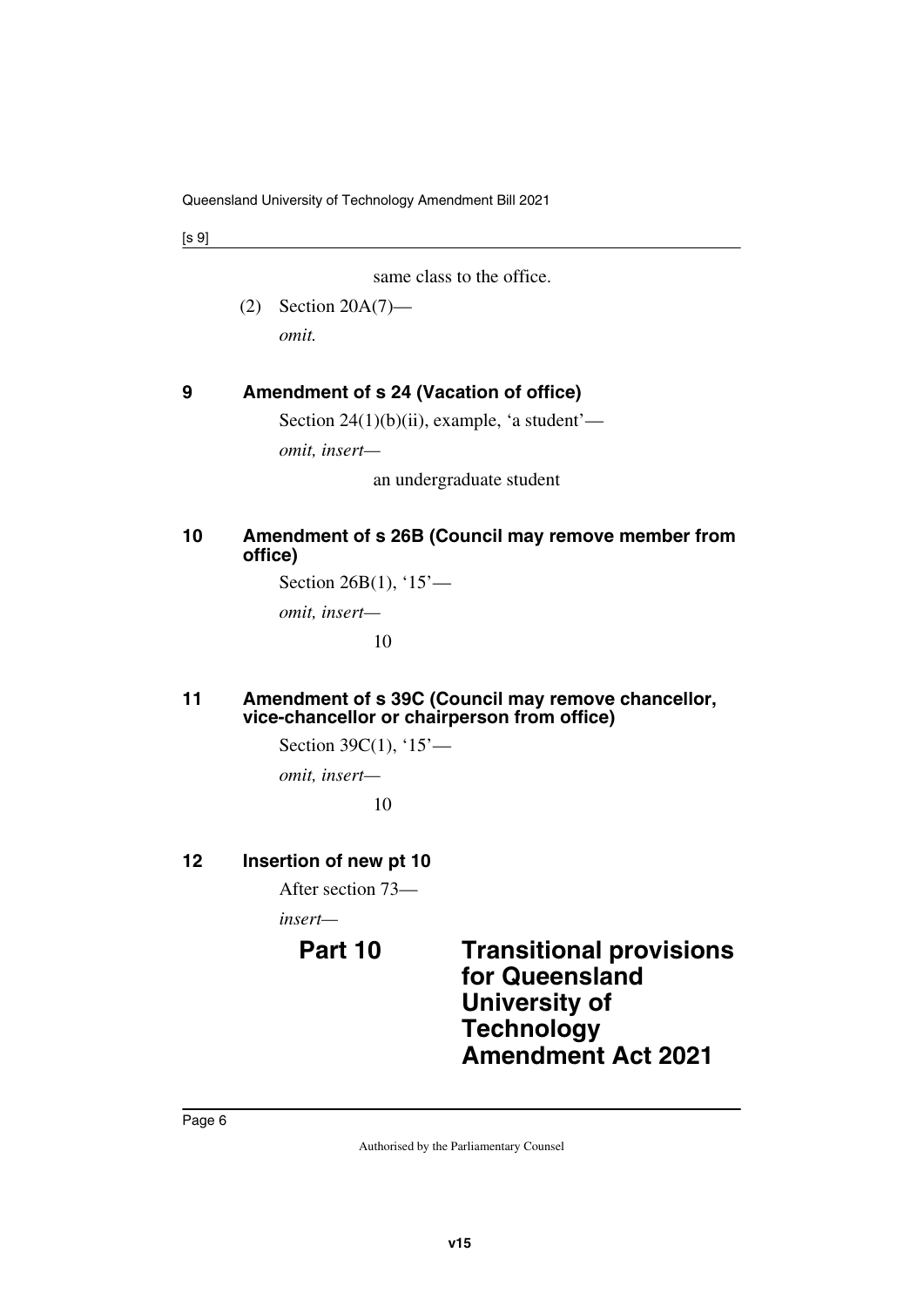#### <span id="page-8-1"></span><span id="page-8-0"></span>**74 Definitions for part**

In this part—

*former*, for a provision of this Act, means the provision as in force from time to time before the commencement.

*nominated person*, in relation to the drawing of a lot under this part, means an appropriately qualified member of the university's staff nominated in writing by the council to draw the lot.

#### <span id="page-8-3"></span><span id="page-8-2"></span>**75 Continuation of appointed members**

- (1) This section applies to a person who was an appointed member immediately before the commencement.
- (2) Despite section 14, the person continues as an appointed member until the earlier of the following—
	- (a) the person is removed from office under section 76;
	- (b) the person's office becomes vacant.

#### <span id="page-8-5"></span><span id="page-8-4"></span>**76 Minister may remove existing appointed members**

- (1) The Minister may, as soon as practicable after the commencement, remove an existing appointed member from office as an appointed member by notice given to the member.
- (2) In deciding whether to remove an existing appointed member from office, the Minister may have regard to the desirability of appointed members having a range of knowledge, experience or skills relevant to the functions of the council.
- (3) If the Minister decides to remove an existing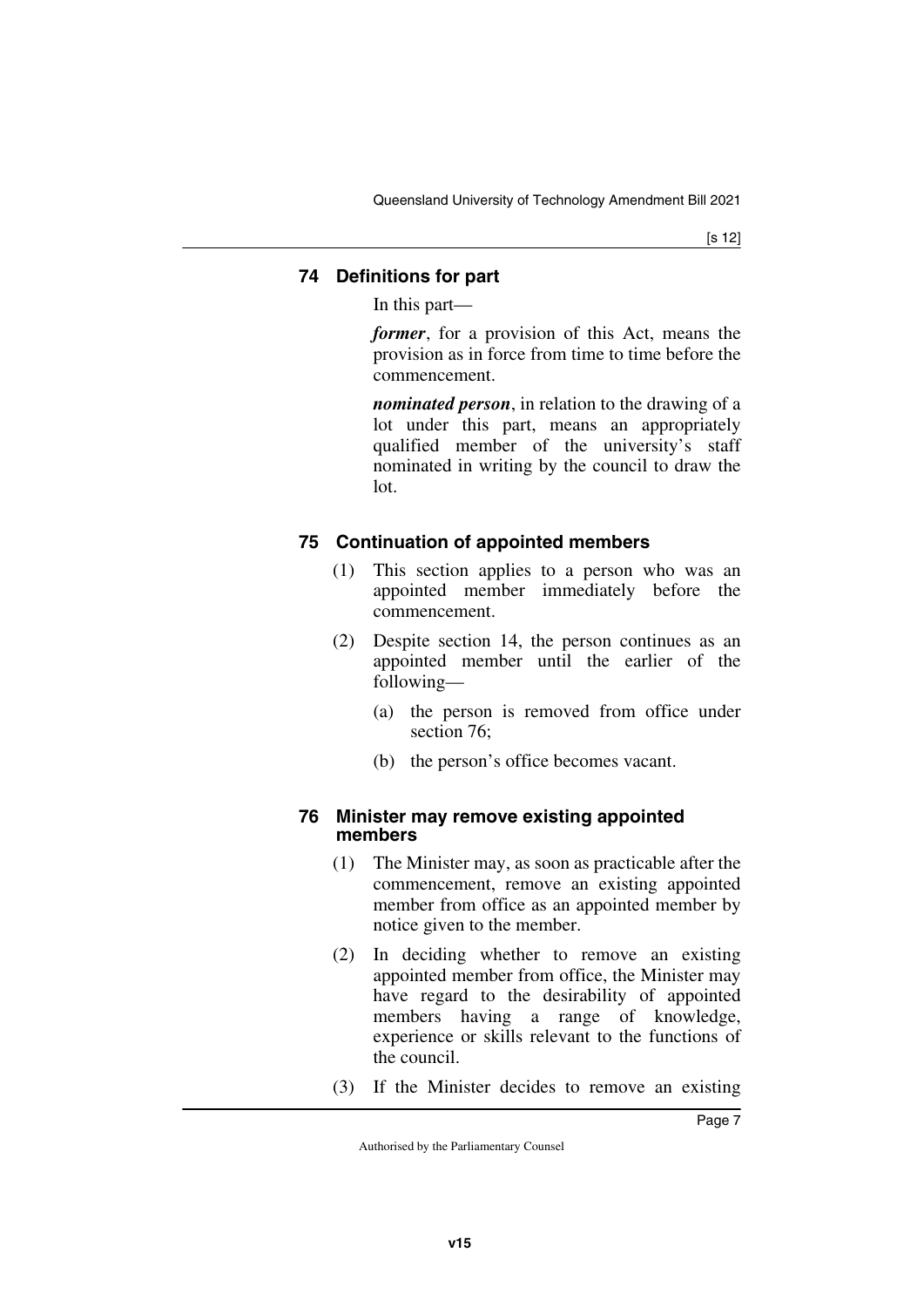appointed member from office by notice given under subsection (1), the removal takes effect on the day stated in the notice, which must not be earlier than the day the notice is given to the member.

(4) In this section—

*existing appointed member* means a person who was an appointed member immediately before the commencement.

#### <span id="page-9-1"></span><span id="page-9-0"></span>**77 Term of office ends—particular academic staff member**

- (1) This section applies if, immediately before the commencement, there are 3 elected members of a class mentioned in former section 15(2)(a) (each an *academic staff member*).
- (2) On the commencement, the term of office of 1 academic staff member ends as follows—
	- (a) if the members were elected at the same council election and 1 member received the fewest votes of the academic staff members elected at the election—the term of office of the academic staff member who received the fewest votes ends;
	- (b) if the members were elected at the same council election and 2 members received an equal number of votes at the election, being fewer than the votes received by the academic staff member who received the most votes—the term of office of the academic staff member decided by lot drawn by the nominated person ends;
	- (c) otherwise—the term of office of the academic staff member decided by lot drawn by the nominated person ends.
- (3) If a lot is drawn between academic staff members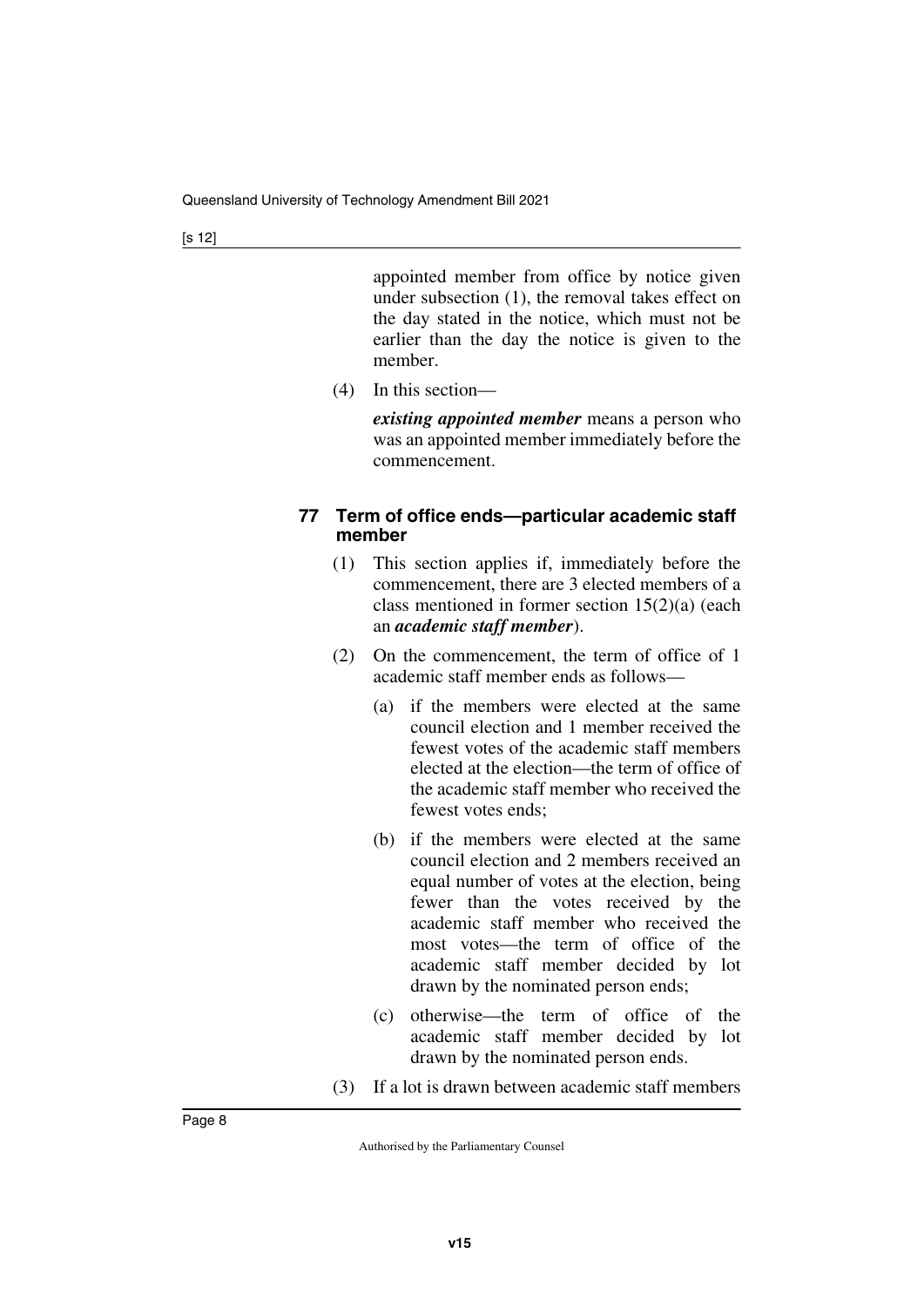under subsection  $(2)(b)$  or  $(c)$ , the council must give the members notice of the outcome of the lot.

#### <span id="page-10-1"></span><span id="page-10-0"></span>**78 Term of office ends—particular professional staff member**

- (1) This section applies if, immediately before the commencement, there were 2 elected members of a class mentioned in former section 15(2)(b) (each a *professional staff member*).
- (2) On the commencement, the term of office of 1 professional staff member ends as follows—
	- (a) if the members were elected at the same council election and 1 member received the fewest votes of the professional staff members elected at the election—the term of office of the professional staff member who received the fewest votes ends;
	- (b) otherwise—the term of office of the professional staff member decided by lot drawn by the nominated person ends.
- (3) If a lot is drawn between professional staff members under subsection (2)(b), the council must give the members notice of the outcome of the lot.

#### <span id="page-10-3"></span><span id="page-10-2"></span>**79 Continuation of elected members who are students**

- (1) This section applies to a person who was an elected member of a class mentioned in former section  $15(2)(c)$  immediately before the commencement.
- (2) Despite new section 15(2), the person continues in office as an elected member of a class mentioned in former section  $15(2)(c)$  for the remainder of the person's term of office.
- (3) This Act as in force immediately before the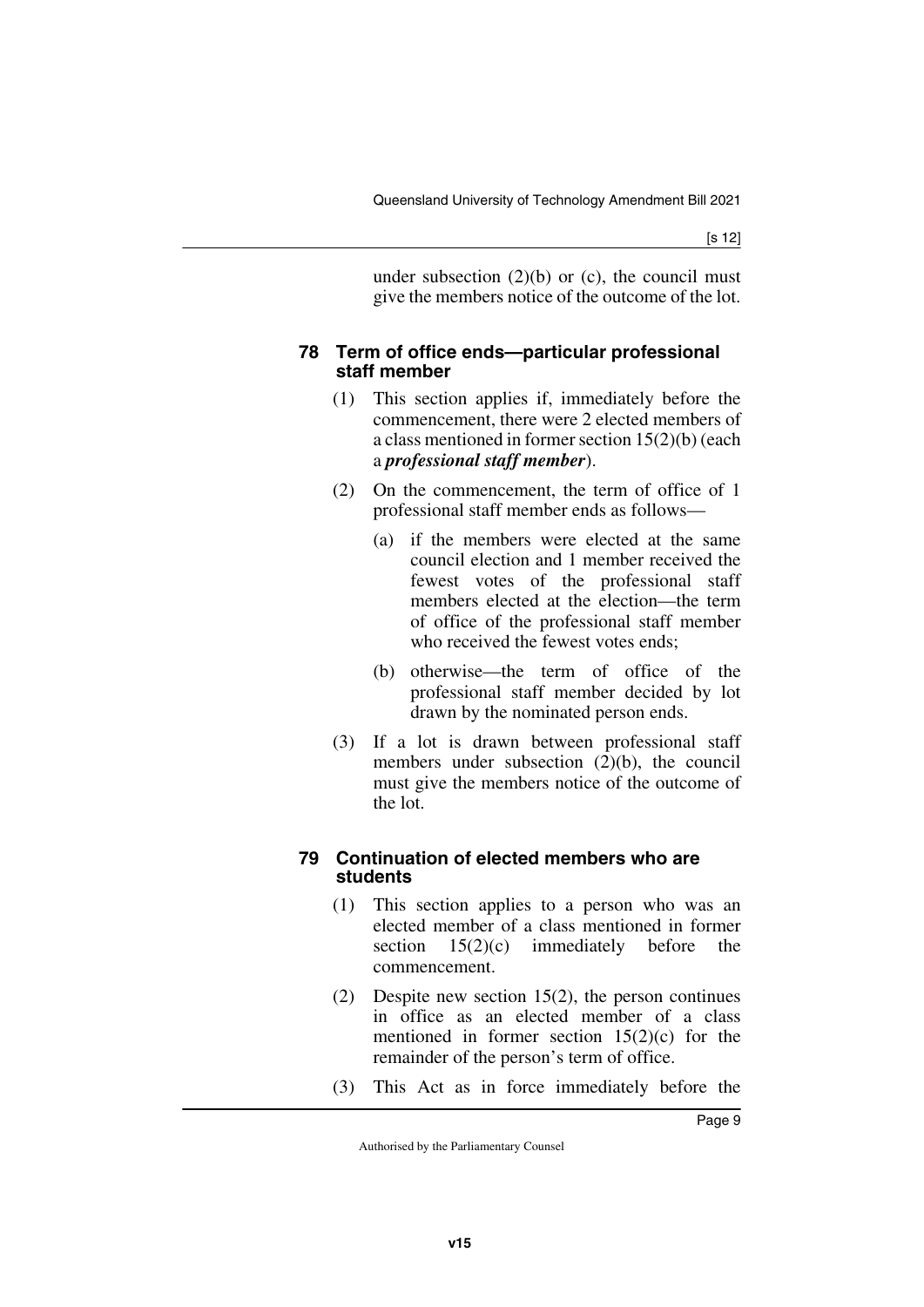commencement continues to apply in relation to the person and the person's term of office as if the amending Act had not commenced.

- (4) To remove any doubt, it is declared that former section 20A continues to apply in relation to the person's office as if the amending Act had not commenced.
- (5) In this section—

*amending Act* means the *Queensland University of Technology Amendment Act 2021*.

*new*, for a provision of this Act, means the provision as in force from the commencement.

#### <span id="page-11-1"></span><span id="page-11-0"></span>**80 Term of office ends—members elected as QUT Alumni**

- (1) This section applies to a person who, immediately before the commencement, was an elected member of a class mentioned in former section  $15(2)(d)$ .
- (2) On the commencement, the person's term of office as an elected member ends.

#### <span id="page-11-3"></span><span id="page-11-2"></span>**81 No compensation payable**

No compensation is payable to a person whose term of office ends under this part.

#### <span id="page-11-5"></span><span id="page-11-4"></span>**82 Application of s 20A to particular persons whose term of office ends**

For section  $20A(2)(b)$  and (c), a person whose term of office ends under section 77(2) or 78(2) is taken not to have been elected to the office.